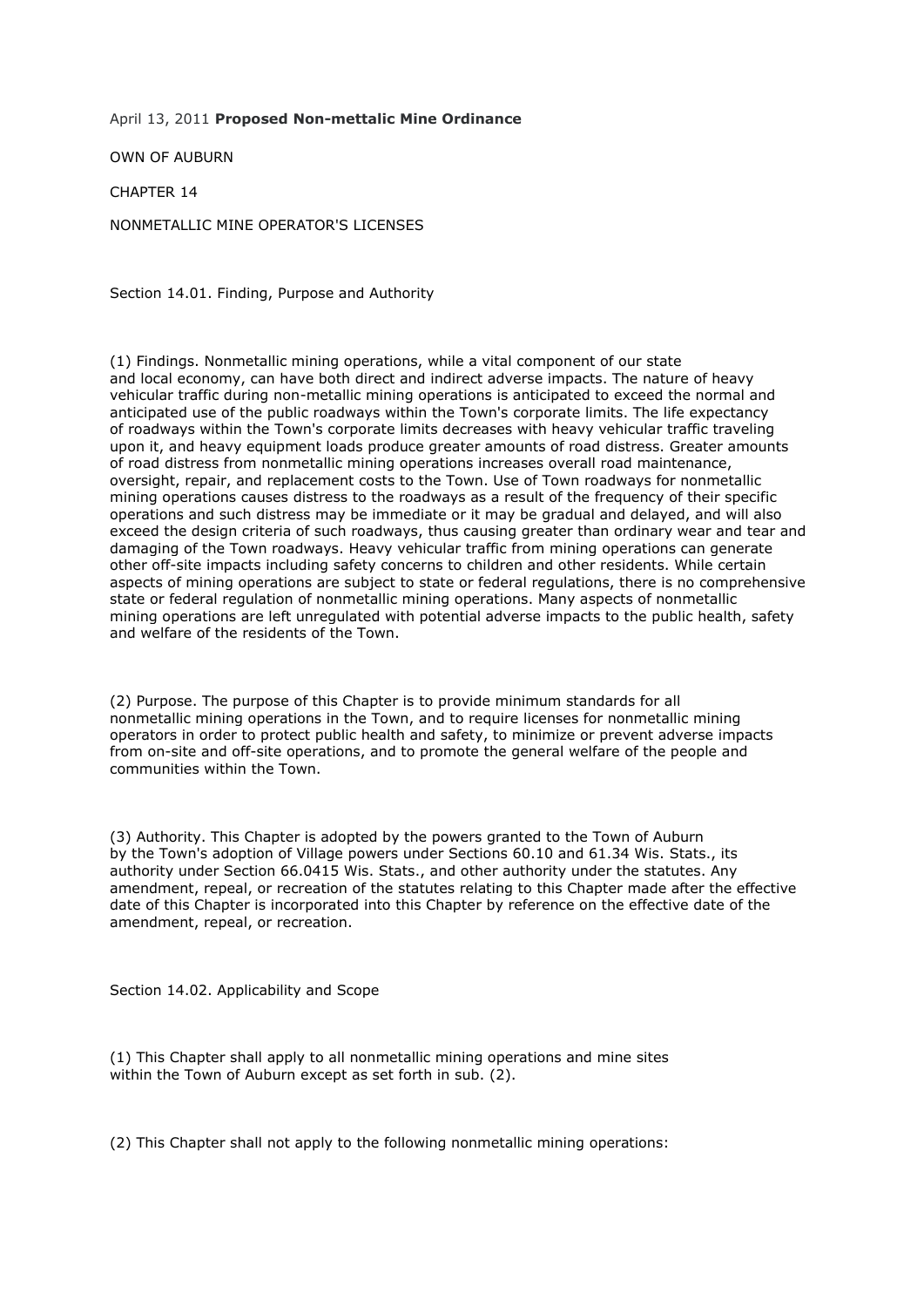(a) Excavations or grading by a person solely for domestic or farm use at that person's residence or farm.

(b) Excavations or grading conducted for the construction, reconstruction, maintenance or repair of a highway, railroad, or any other transportation facility where the excavation or grading is entirely within the property boundaries of the highway, railroad, or other transportation facility.

(c) Grading conducted for preparing a construction site or restoring land following a flood or other natural disaster.

(d) Excavations for building construction purposes conducted on the building site.

(e) Nonmetallic mining at nonmetallic mining sites where less than one acre of total affected acreage occurs over the life of the mine.

(f) Removal from the earth of products or commodities that contain only minor or incidental amounts of nonmetallic minerals, such as commercial sod, agricultural crops, ornamental or garden plants, forest products, Christmas trees or plant nursery stock.

Section 14.03. Definitions

(1) "Nonmetallic minerals" means a product, commodity or material consisting principally of naturally occurring, organic, inorganic, nonmetallic, non-renewable material. Nonmetallic minerals include, but are not limited to, any of the following minerals or any mixture of which the majority is any of the following minerals: crushed and broken stone, including limestone, dolomite, granite, traprock, sandstone, quartz, quartzite, marl, marble, slate, shale, oil shale, and shell; sand and gravel; clay including kaolin, fireclay, bentonite, fuller's earth, ball clay, and common clay; rock salt; gypsum (natural or synthetic); sodium compounds, including sodium carbonate, sodium chloride, and sodium sulfate; pumice; gilsonite; talc and pyrophyllite; boron, including borax, kernite, and colemanite; barite; fluorospar; feldspar; diatomite; perlite; vermiculite; mica; or kyanite, including andalusite, sillimanite, topaz; asbestos; coal; diamond; and dumortierite.

(2) "Nonmetallic mining" means any or all of the following:

(a) Extraction from the earth of mineral aggregates or nonmetallic minerals for off-site use or sale, including drilling and blasting as well as associated activities such as excavation, grading and dredging of such materials.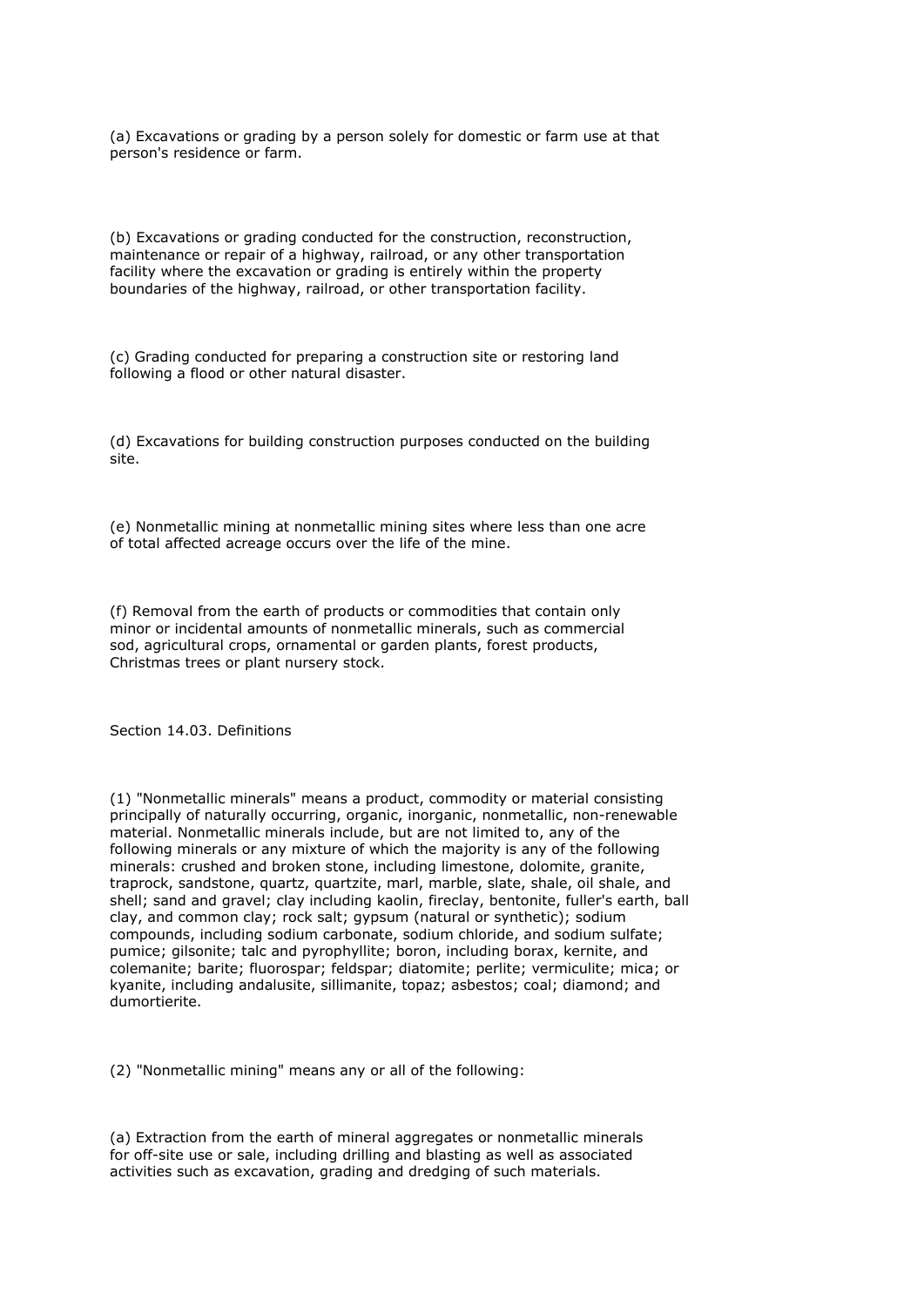(b) Manufacturing or processing operations that may involve the use of equipment for the crushing, screening, separation, or blending of the mineral aggregates or nonmetallic minerals obtained by extraction from the mining site or with materials transferred from off-site.

(c) Manufacturing processes aimed at producing nonmetallic products for sale or use by the operator.

(d) Stockpiling of nonmetallic products for sale or use off-site and stockpiling of waste materials.

(e) Transport of the extracted nonmetallic materials, finished products or waste materials to or from the extraction site.

(f) Disposal of waste materials.

(g) Reclamation of the extraction site.

(3) "Waste Material" means the non-marketable by-product that results directly from or is displaced by extraction or that is a by-product of a manufacturing process that is scheduled for disposal at the extraction site or some other site as part of a reclamation plan.

(4) A "mine site" or "site" means land from which mineral aggregates or nonmetallic minerals will be extracted for sale or use by the operator, including all land on which is or will be located any structures, equipment, storage facilities, stockpiles, washing or screening facilities, private roads or haulage ways associated with nonmetallic mining operation, and all contiguous lands to the nonmetallic mining operation under common ownership or control of the owner or operator.

(5) "Landowner" means the person who has title to land in fee simple or who holds a land contract for the land.

(6) "Adjoining landowner" means any property within one (1) mile of the proposed mine site regardless of whether there is a residence or structure on the property.

(7) "Town" means the Town of Auburn, Chippewa County, Wisconsin.

(8) "Town Board" means the Town Board of the Town of Auburn, Chippewa County,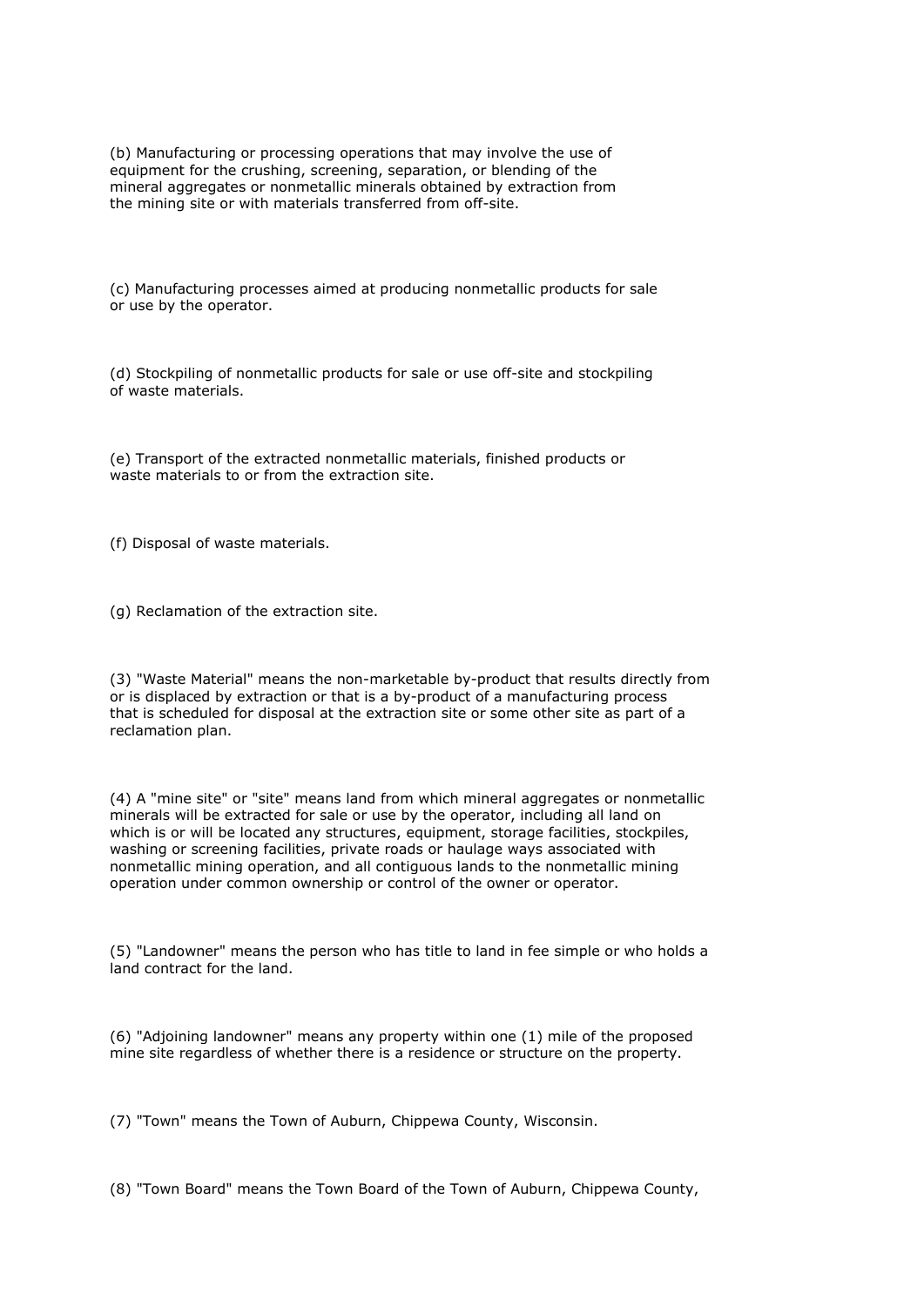Wisconsin.

(9) "Operator" means any person who is engaged in, or who has applied for a license to engage in nonmetallic mining, whether individually, jointly or through subsidiaries, agents, employees, contractors, or subcontractors.

(10) "Operator's license" or "license" means the license required of mining operators in this Chapter to undertake nonmetallic mining in the Town.

Section 14.04. License Required

(1) License Requirement. No person shall operate a nonmetallic mine within the scope of this Chapter in the Town without first obtaining an Operator's License from the Town Board.

(2) License Term.

(a) Except for the first year of operation under this Chapter, an operator's license shall be granted for a period of one year commencing on July 1 and ending on June 30 of the following calendar year. For the first year of operation under this Chapter, the operator's license will extend from the date of issuance until the first June 30th after 12 months of operations have been completed.

(b) An operator's license may be renewed as set forth in Section 14.08, except that a temporary operator's license may not be renewed.

(3) License Amendment. If the Town has issued an operator's license, the operator may request an amendment to that license during the license term, using the same process as the original license application.

(4) License Transfer. An operator's license may be transferred to a new operator, if the new operator provides financial assurances as may be required by the Town, county, or state.

(5) License Revocation. An operator's license may be revoked under the procedures in Section 14.09.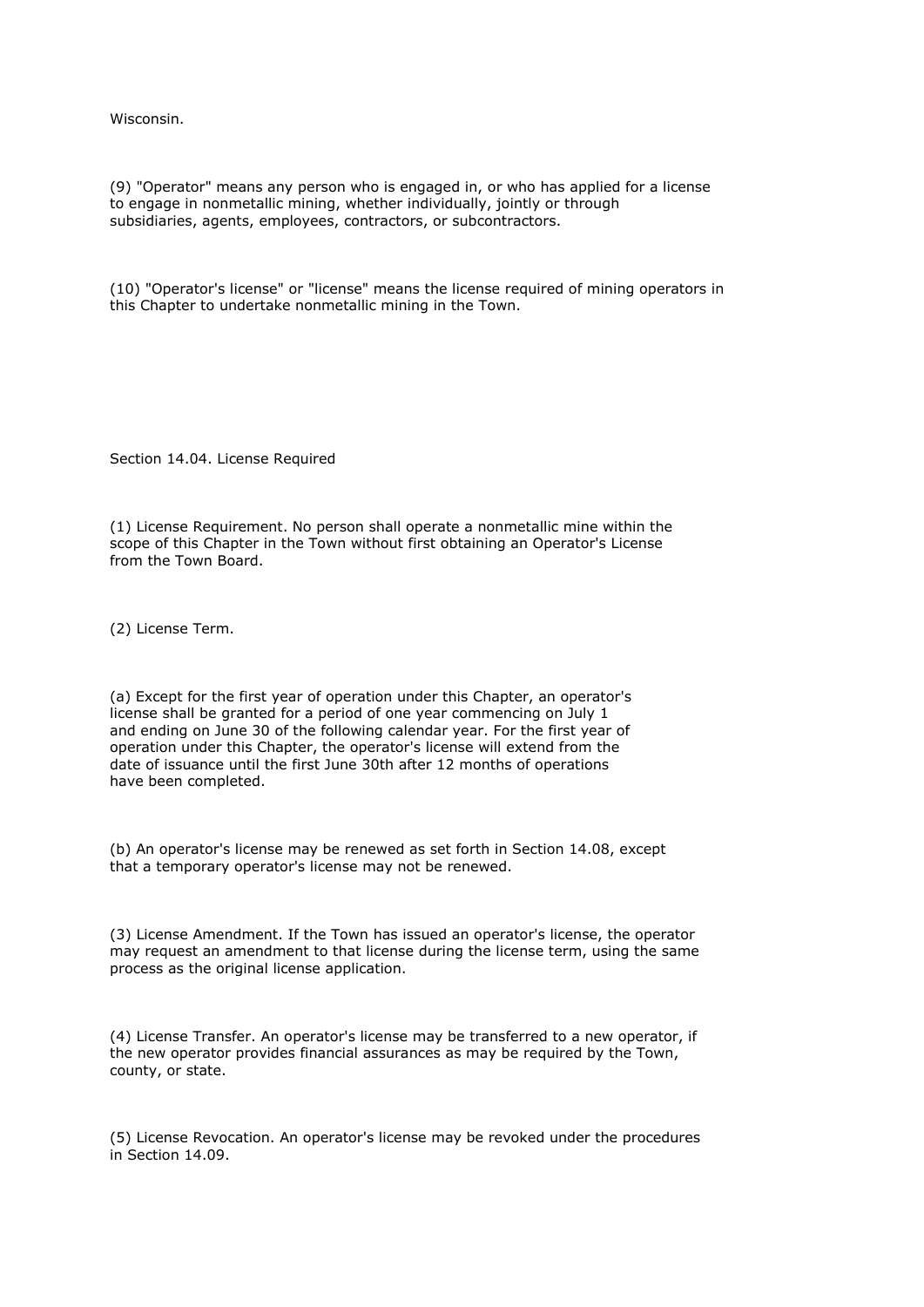Section 14.05. Procedures for Applying for a License to Mine

(1) Application Form. The Application Form for a license to mine in the Town shall be available from the Town Clerk.

(2) Application Submittal. The applicant shall submit five (5) copies of the Application Form and all required documentation required under Section 14.06 to the Town Board accompanied by the payment of both the application fee and the base administrative fee established for the administration of this Chapter in amounts set forth in the Town of Auburn Schedule of Fees and Forfeitures. The fees shall be made payable to "Treasurer, Town of Auburn." The Application Form shall be signed by the operator and by the landowner(s), provided the landowner(s) is/are a person other than the operator.

(3) Initial Review by the Town Board.

(a) Preliminary Review. Upon receipt of the application, the Town Board shall conduct an initial review to determine if additional information or expertise is necessary to properly evaluate the application. If no additional information or expertise is deemed necessary the Town Board shall schedule the application for a hearing under sub. (4).

(b) Additional Information. The Town Board may request the applicant to submit additional information if the Town Board determines that the application is incomplete. The Town Board may also retain the services of an engineering firm or other qualified person with appropriate expertise ("retained expert") to review the application and report to the Town Board whether additional information is required for review of the application and to determine whether the application meets the standards of this Chapter.

(c) Additional Fees. If the Town Board determines that additional expertise is required, the Town Board shall authorize retaining the services of an engineering firm or other qualified person with appropriate expertise to advise the Town and shall give written notice to the applicant of the additional administrative fee to be charged beyond the base administrative fee to cover the cost of the services of any such retained expert. The additional fee shall be paid before the additional review is undertaken.

(d) Once the applicant has submitted any additional information and has paid the additional administrative fee in the amount charged, the retained expert shall report to the Town Board on whether the application meets the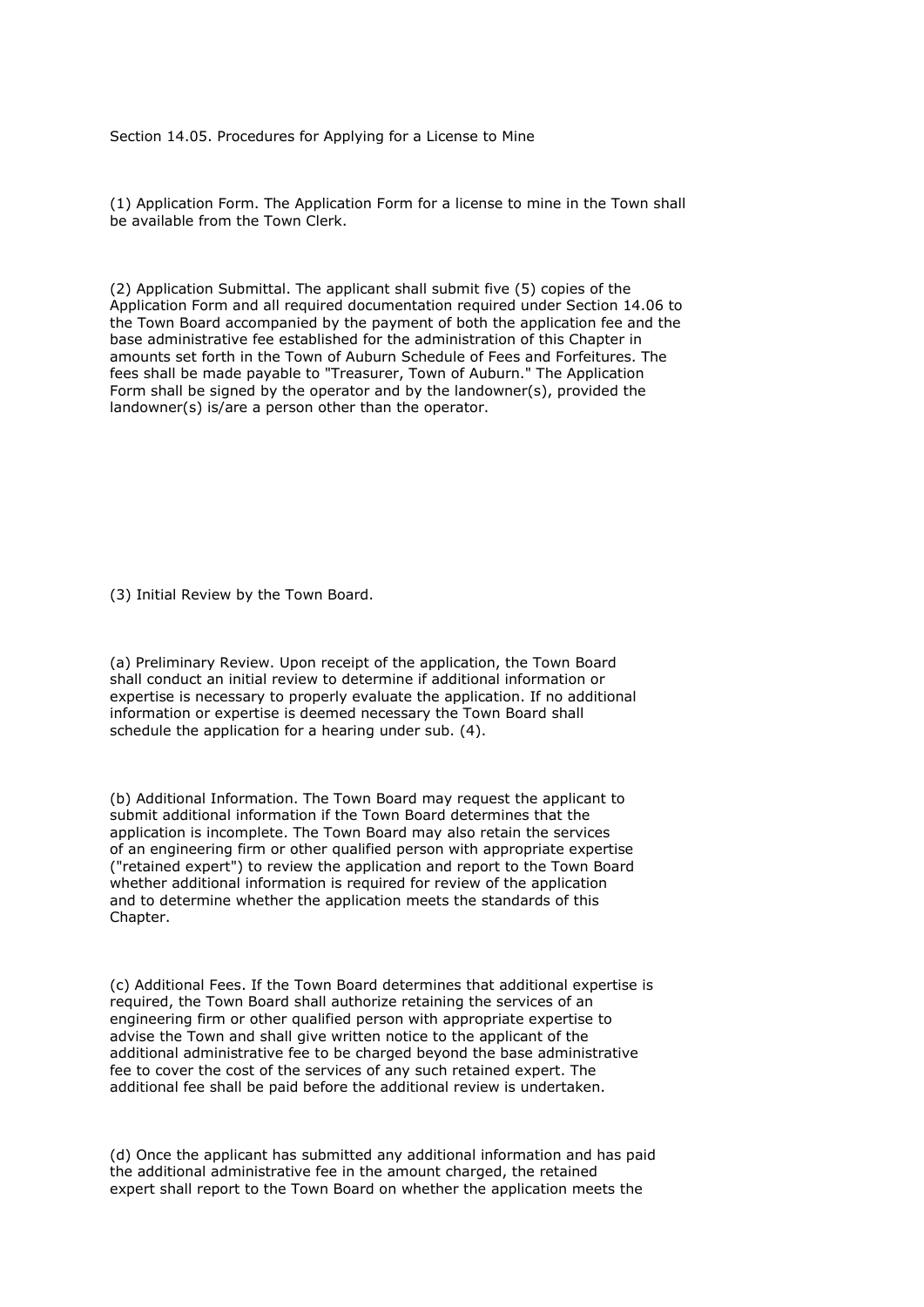requirements of this Chapter.

(4) Decision by the Town Board.

(a) Notice and Hearing. Once the application is complete and any report by a retained expert has been completed, the Town Clerk shall place the application on the agenda for the next regular meeting of the Town Board. If a special meeting is warranted, the applicant shall pay the additional fees incurred for the special meeting. The Town Board shall set a date for a public hearing and give public notice at least fifteen (15) days prior to the date scheduled for the hearing, with the notice mailed to all adjoining landowners. At the public hearing, the Town Board shall take public comment on the proposed mine license.

(b) Town Board Decision. Following the public hearing, the Town Board may take immediate action or set a date for the meeting at which time they shall make a final decision on the operator's license. If a special meeting is warranted, the applicant shall pay the additional fees incurred for the

special meeting. The Town Board shall review the retained expert's report as well as public comments made at the public hearing. The Town Board shall grant the license if it determines that the operation of the mine will be consistent with the minimum standards and the purposes of this Chapter. If the Town Board denies the license, the applicant may request a hearing under the provisions of Section 14.09(3).

Section 14.06. License Application

All applicants for a mining license shall submit the following information:

(1) Ownership Information.

(a) The name, address, phone number(s), and e-mail address(es) of the operator of the nonmetallic mining operation.

(b) The name, address, phone number(s), and e-mail address(es) of all owners or lessors of the land on which the mining operation will occur.

(c) If the operation is subject to a lease, a copy of a fully executed lease and/or agreement between the landowner and the operator who will engage in mining operations on the proposed site.

(2) Site Information and Maps.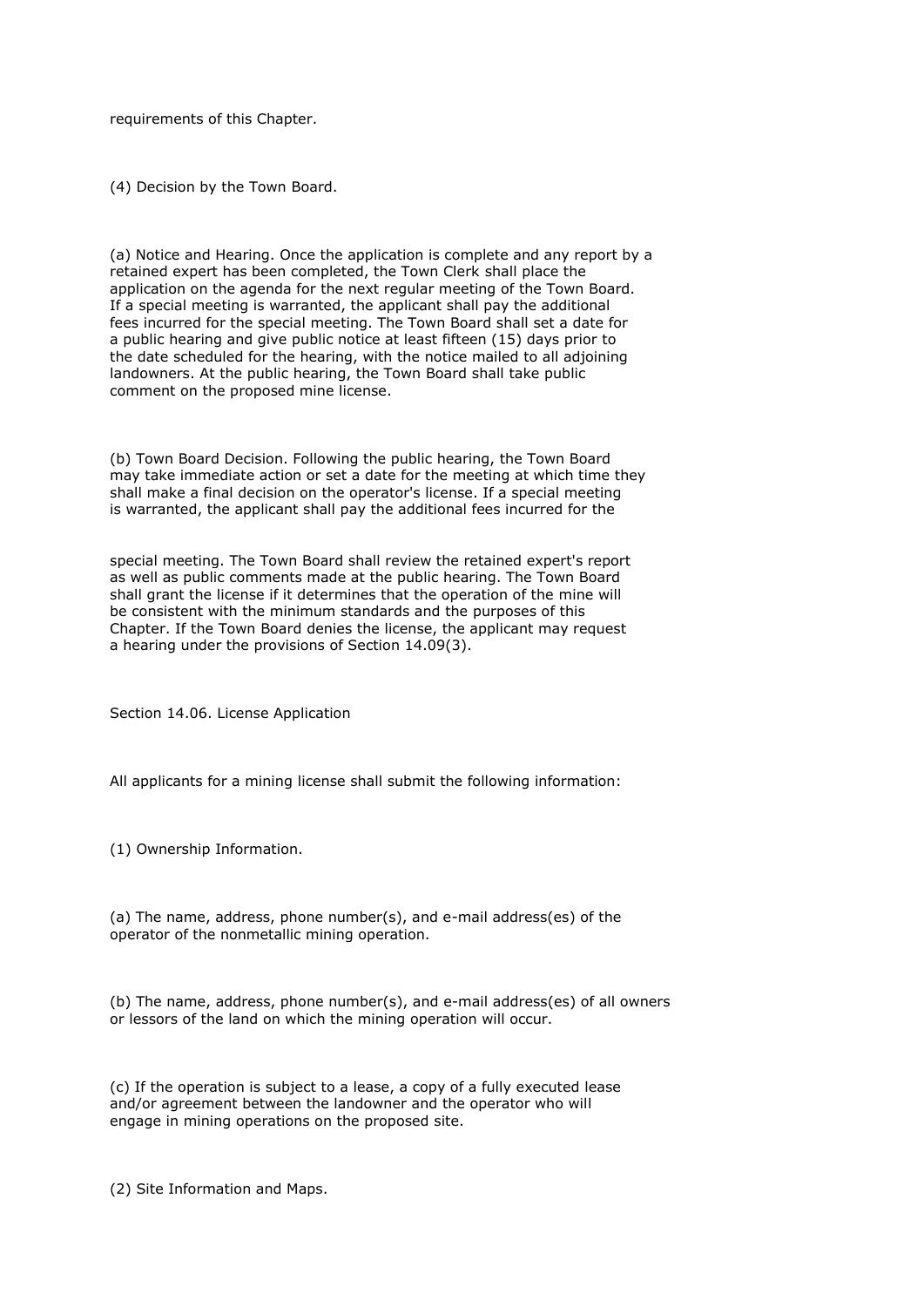(a) A certified survey map(s) and parcel identification number(s) of the property on which the nonmetallic mining operation will be located.

(b) A topographic map of the mine site extending 1/2 mile beyond the site boundaries at contour intervals no wider than ten (10) feet showing the boundaries of the site, the location and total acreage of the site, and the name of all roads within one (1) mile of the site.

(c) The location within the site of all existing buildings and other structures, equipment, stockpiles, storage and parking areas.

(d) A map identifying the location of all other non-contiguous sites within the Town and any adjacent towns, if any, that will contribute extracted material to the same manufacturing facility to which the site for which the applicant seeks a license will contribute.

(3) Operation Plan.

(a) Dates of the planned commencement and cessation of the operation.

(b) Description of mining methods, machinery, and equipment to be used for extraction and processing of the extracted material, and the sequence of operations.

(c) Estimated volume of material to be extracted over the life of the mine and for the next calendar year.

(d) Location of road access points. The proposed location within the site of all buildings and other structures, equipment, stockpiles, storage and parking areas.

(e) Identification of all proposed off-site trucking routes, together with the frequency of traffic and the common schedule of travel to be used for transporting extracted materials or products to or from the site.

(f) A water budget, including an estimate of the amount of daily water use, water sources, and methods for disposing of water including methods used for infiltration and control of run-off.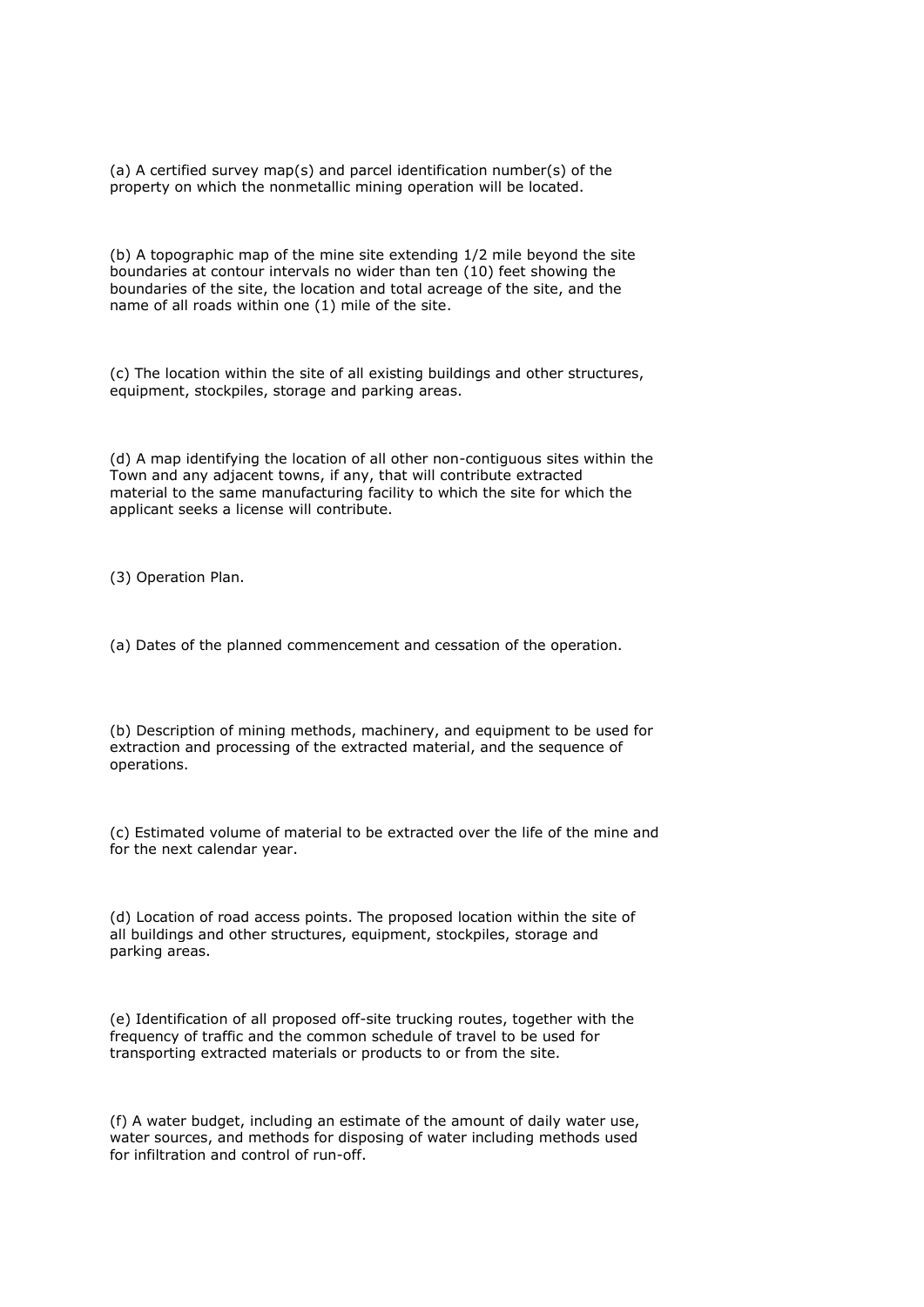(g) A listing of any hazardous materials, including fuel supplies that will be stored on site and a description of measures to be used for securing and storing these materials.

(h) A listing of all chemicals used in the manufacturing or processing operations or in controlling dust.

(4) Information Demonstrating Compliance with Minimum Standards. The operator shall provide the information necessary to demonstrate that the mining operation will comply with the minimum standards in Section 14.07.

Section 14.07. Minimum Standards of Operation

The Town Board may grant a license to mine if the applicant can demonstrate that the following minimum standards of operation will be met:

(1) General Standards.

(a) The operator shall stake or otherwise mark the borders of the entire site and shall secure the site by fencing or other appropriate measures.

(b) The operator shall demonstrate compliance with all of the other provisions of this Chapter.

(c) The operator shall have obtained a blasting permit from the Town for any blasting operations.

(d) The operator shall demonstrate that all other applicable federal, state and local permits and approvals required for the nonmetallic mining operation have been or will be obtained prior to commencement of operation.

(e) The operator shall provide notice to the Town of any notices of violation, citations, or other enforcement actions taken by any other governmental body against the mining operation within the Town.

(2) Standards Regarding Off-Site Impacts.

(a) In the event that the mine site contains areas adjacent to the nonmetallic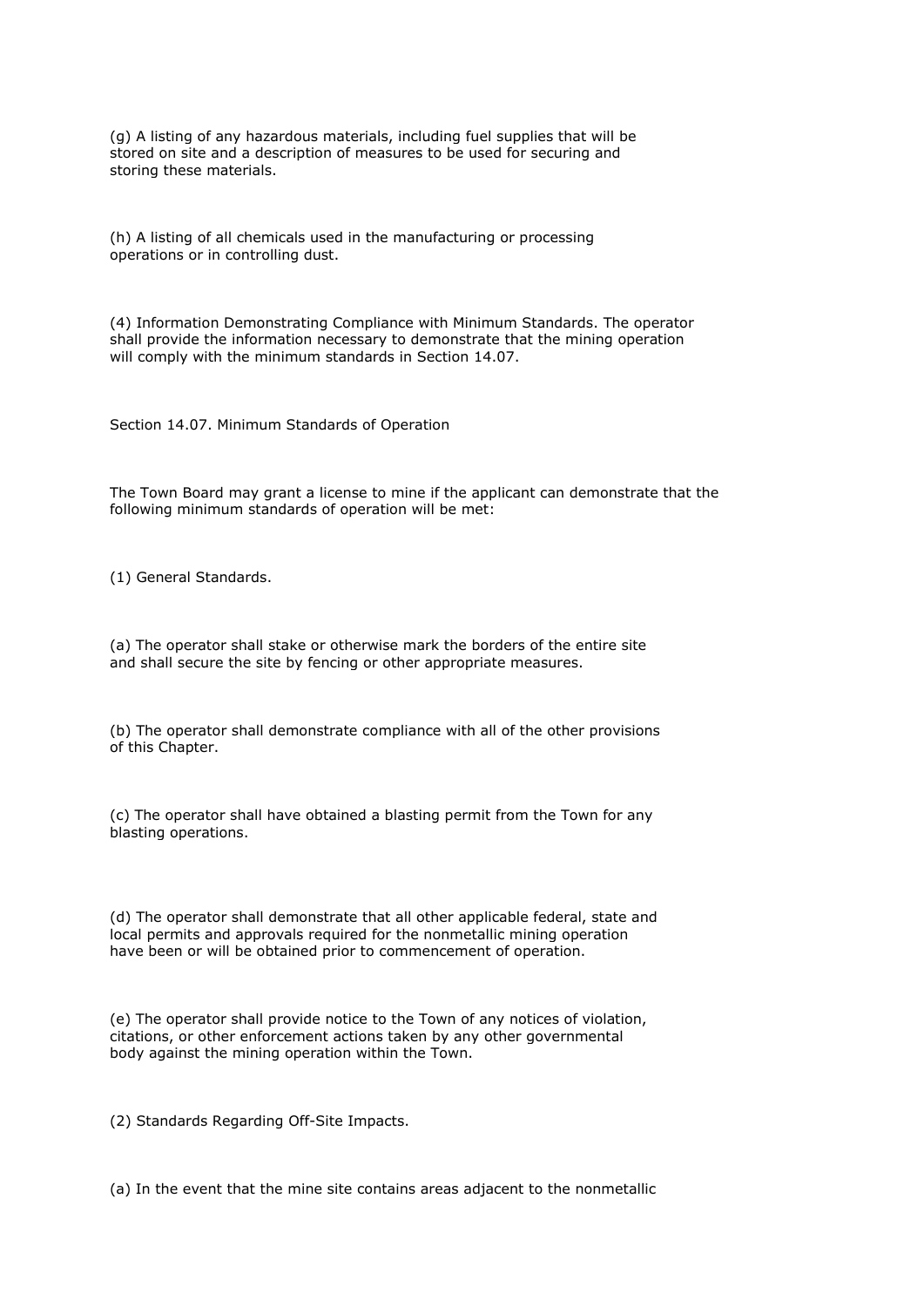mining operations that are being used for agricultural, commercial or residential purposes, the operator shall undertake all measures necessary to control surface water runoff from those areas from entering mining operations or otherwise causing contamination of surface water and groundwater.

(b) The operator shall undertake all measures necessary for the control of surface water runoff from nonmetallic mining operations in order to prevent pollution and erosion of sediment onto neighboring properties, surface water, and groundwater.

(c) The operator shall provide a buffer area of a minimum of fifty (50) feet along bordering property lines and public highways.

(d) The operator shall limit its use of Town roads for transporting materials to the hours of 5:00 a.m. to 9:00 p.m. Monday through Saturday. Manufacturing and processing operations may be conducted at all times so long as the operations do not violate the minimum standards of operation, including those relating to regulation of noise and lighting, and the operator can demonstrate that the public health, safety, and welfare would not be negatively impacted. The operator may also submit a plan for extended hours as a special exception, if it can demonstrate that additional hours are necessary for the mining operation and it would be consistent with public health, safety, and welfare.

(e) The operator shall ensure that trucks from the mining site shall not interfere with the safety of children being taken or returned from school, or the safety of residents and commuters.

(f) The operator shall limit night lighting on site to that which is minimally necessary for security and safety and, wherever possible, shall be shielded from illuminating off-site areas.

(g) The operator shall control off-site noise levels to the maximum extent practicable.

(3) Hazardous Materials.

(a) All hazardous materials shall be stored, used, and disposed of in accordance with applicable state and federal law.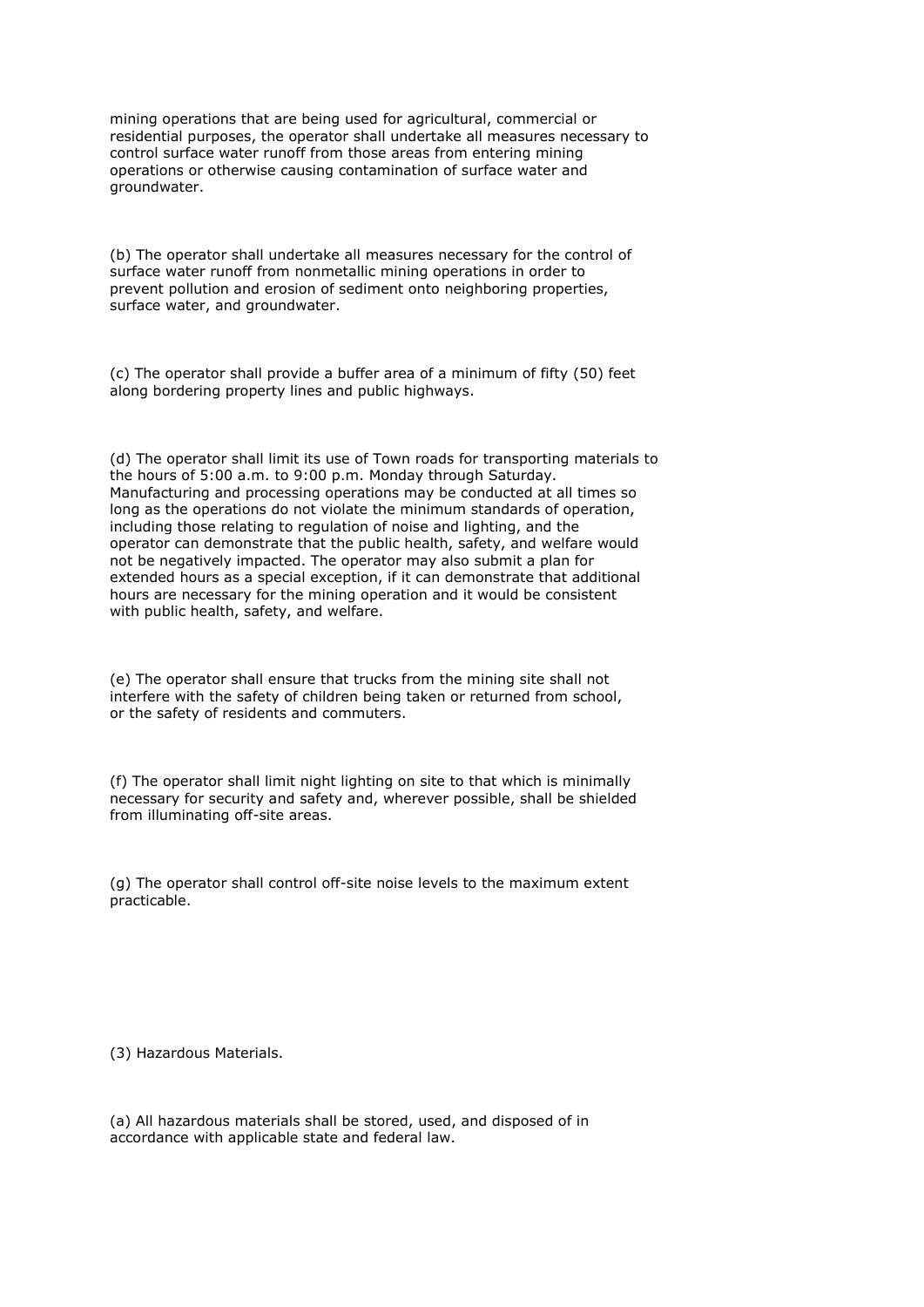(b) The operator shall not dispose of waste materials containing any hazardous chemicals in toxic amounts, or residuals declared to be hazardous by a governmental agency in toxic amounts.

(c) The operator shall have a plan for responding to spills of any hazardous materials on the site and shall provide a written copy of the plan to the Town Board upon its request.

(4) Special Exceptions.

(a) The operator may request a special exception from the minimum standards of this Section if it can demonstrate that the intent of this Chapter can be achieved through the use of alternative measures and that the public health, safety, and welfare will not be adversely affected thereby.

(b) The Town Board may impose requirements in addition to or exceeding the minimum standards if it has evidence that the public health, safety, and welfare will not be adequately protected without the imposition of additional measures.

Section 14.08. Annual Report and License Renewal

(1) Annual Report.

(a) No later than March 1 of each calendar year, the operator shall submit an annual report to the Town Board for all active and intermittent mining sites for which the operator has a license in the Town.

(b) The annual report shall include the following information:

(i) An identification of the operator and location of the mining site.

(ii) A map or drawing accurately showing the area of excavation, the unclaimed area, and any reclaimed area, including a calculation of the number of acres for each type.

(iii) A description of activities and operations on the site during the previous calendar year.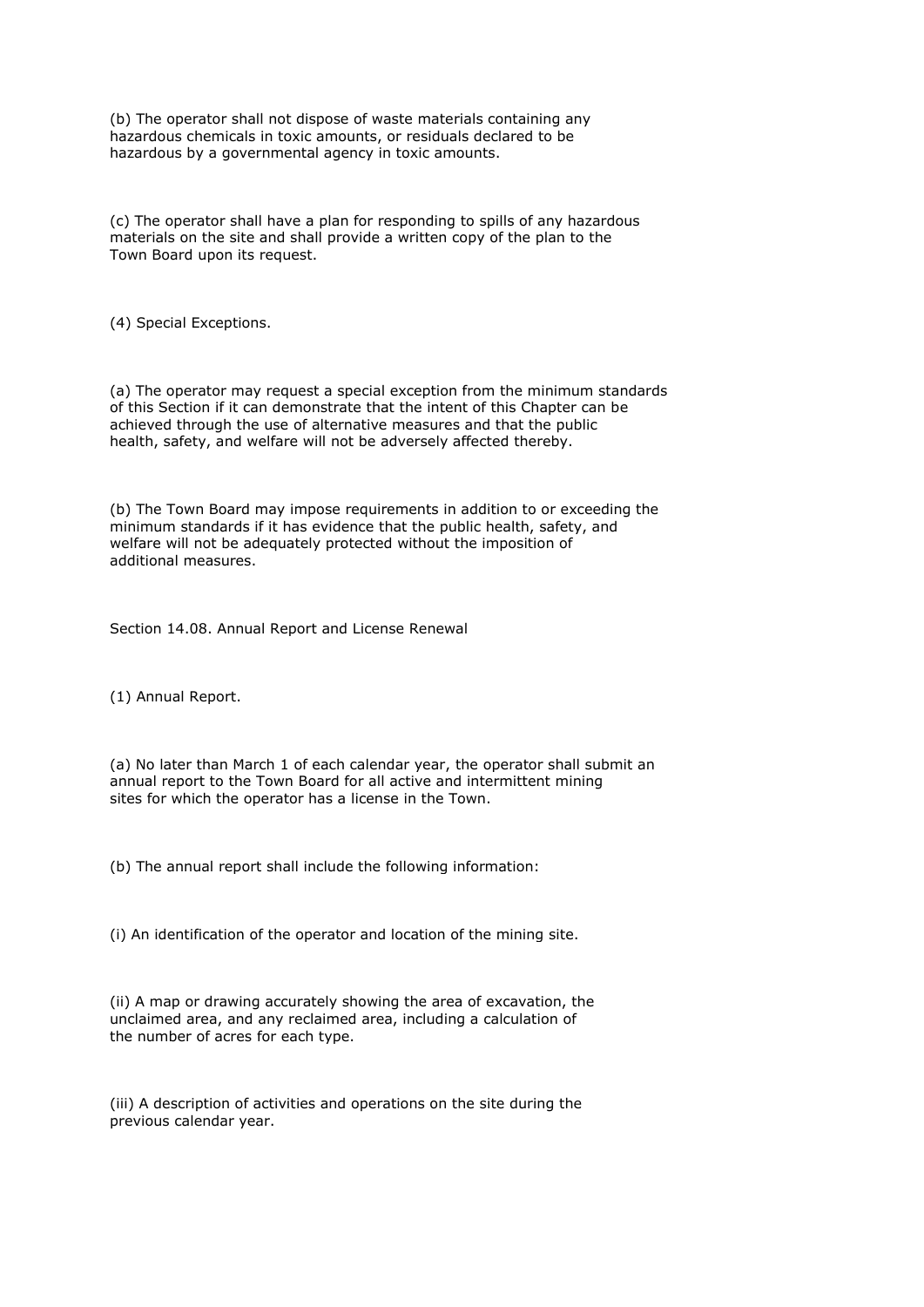(iv) A description of activities and operations on the site anticipated during the following calendar year.

(v) A written report demonstrating how the operator has been in compliance or noncompliance with any and all terms and conditions of its license and this Chapter. For areas of noncompliance, the operator shall provide a summary of all areas of noncompliance and a plan for bringing non-compliant areas into compliance.

(2) License Renewal.

(a) The operator shall make written request to the Town Board for a renewal of the license to operate the mine no later than March 1 of the year in which the license will expire. The application shall be accompanied by the payment of both the renewal application fee and the base administrative fee established for the administration of this Chapter in amounts set forth in the Town of Auburn Schedule of Fees and Forfeitures.

(b) The written request for renewal shall include the annual report from the previous calendar year in accordance with the provisions of sub. (1) of this Section.

(c) The Town Board shall review the renewal application within thirty (30) days of its receipt to determine whether the application is complete, and upon a determination that it is complete shall forward it to the Town Board.

(d) The Town Board shall review the application to determine if additional information or expertise is necessary to properly evaluate the application. The Town may retain an engineer or other qualified person with appropriate expertise to inspect the mine site unless the site is reported as being inactive during the past year, in which case a member of the Town Board may be assigned to inspect the site. If no additional information or expertise is deemed necessary, the Town Board shall schedule the application for a decision under paragraph (g) hereof.

(e) If the Town Board determines that additional expertise is required, the Town Board shall authorize hiring an engineer or other qualified person with appropriate expertise to advise the Town and shall give written notice to the applicant of the additional administrative fee to be charged beyond the base administrative fee to cover the cost of additional review by the retained expert. The additional fee shall be paid before the additional review is undertaken.

(f) Once the applicant has submitted any additional information and has paid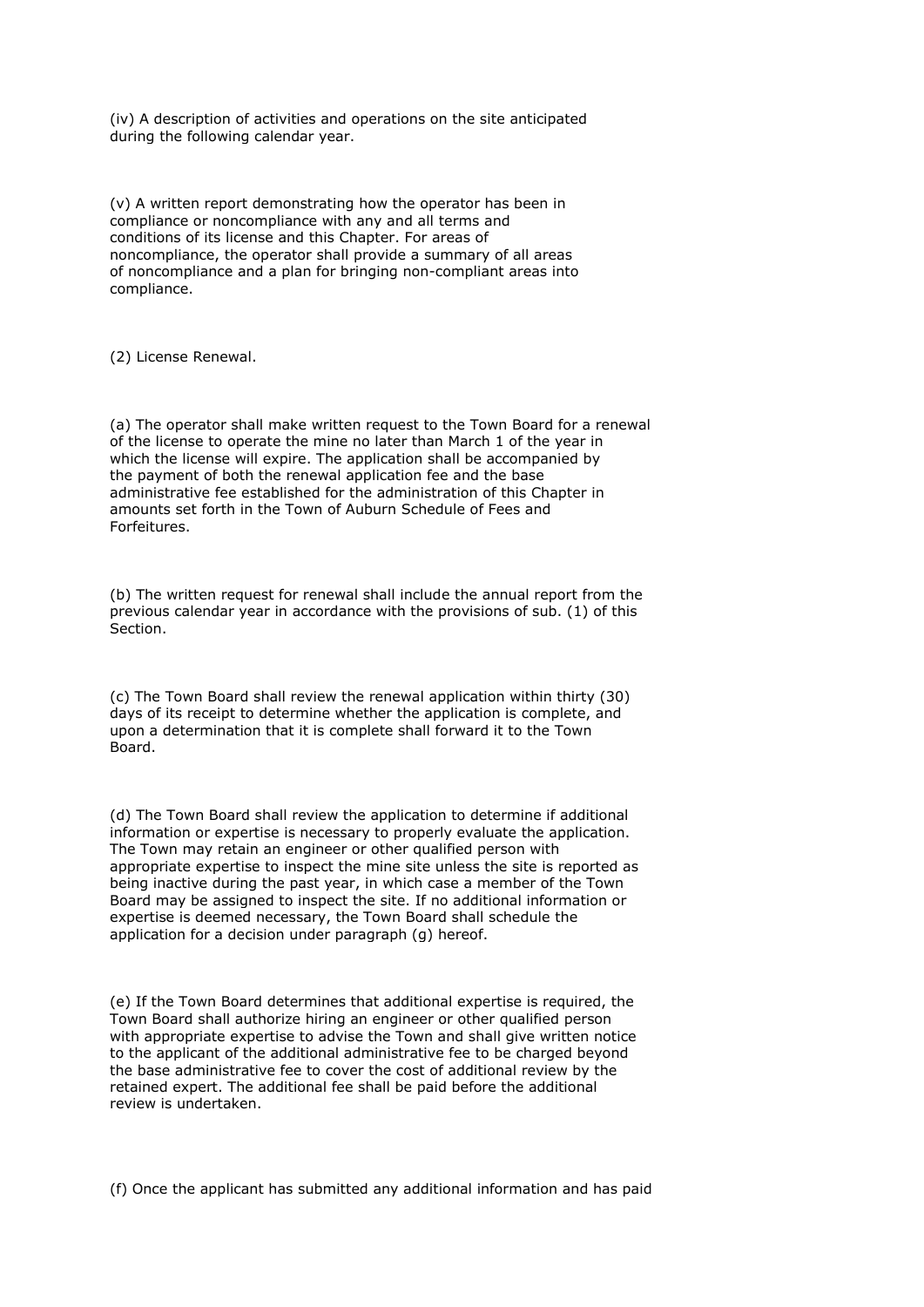the additional administrative fee in the amount charged, the retained expert shall report to the Town Board on whether the renewal application meets the requirements of this Chapter. The Town Clerk shall place the request on the agenda of the next regular meeting or a special meeting of the Town Board prior to the expiration of the license.

(g) The Town Board shall grant the request for renewal if it finds:

(i) there have been no material violations of the Chapter or the license which have not been appropriately remedied, and

(ii) the operator has not received multiple or recurring citations or orders for violations of the operator's license or this Chapter, and

(iii) all applicable fees have been paid and financial responsibility requirements have been met.

(h) If the Town Board denies the request for renewal, the Town Board shall notify the operator and provide the operator with an opportunity for a hearing.

Section 14.09. Inspection, Enforcement, Procedures, and Penalties

(1) Inspection. In addition to an annual inspection pursuant to Section 14.08(2), the Town Board or other authorized representative of the Town may make inspections to determine the condition of nonmetallic mining sites in the Town in order to safeguard the health and safety of the public and determine compliance with the minimum standards under this Chapter upon showing proper identification, and upon reasonable notice.

(2) Violations. The following are violations under this Chapter:

(a) Engaging in nonmetallic mining without an operator's license granted by the Town Board.

(b) Failure to comply with the minimum standards and other terms of this Chapter.

(c) Making an incorrect or false statement in the information and documentation submitted during the licensing process or during inspection of the operation by the Town or its duly appointed representative.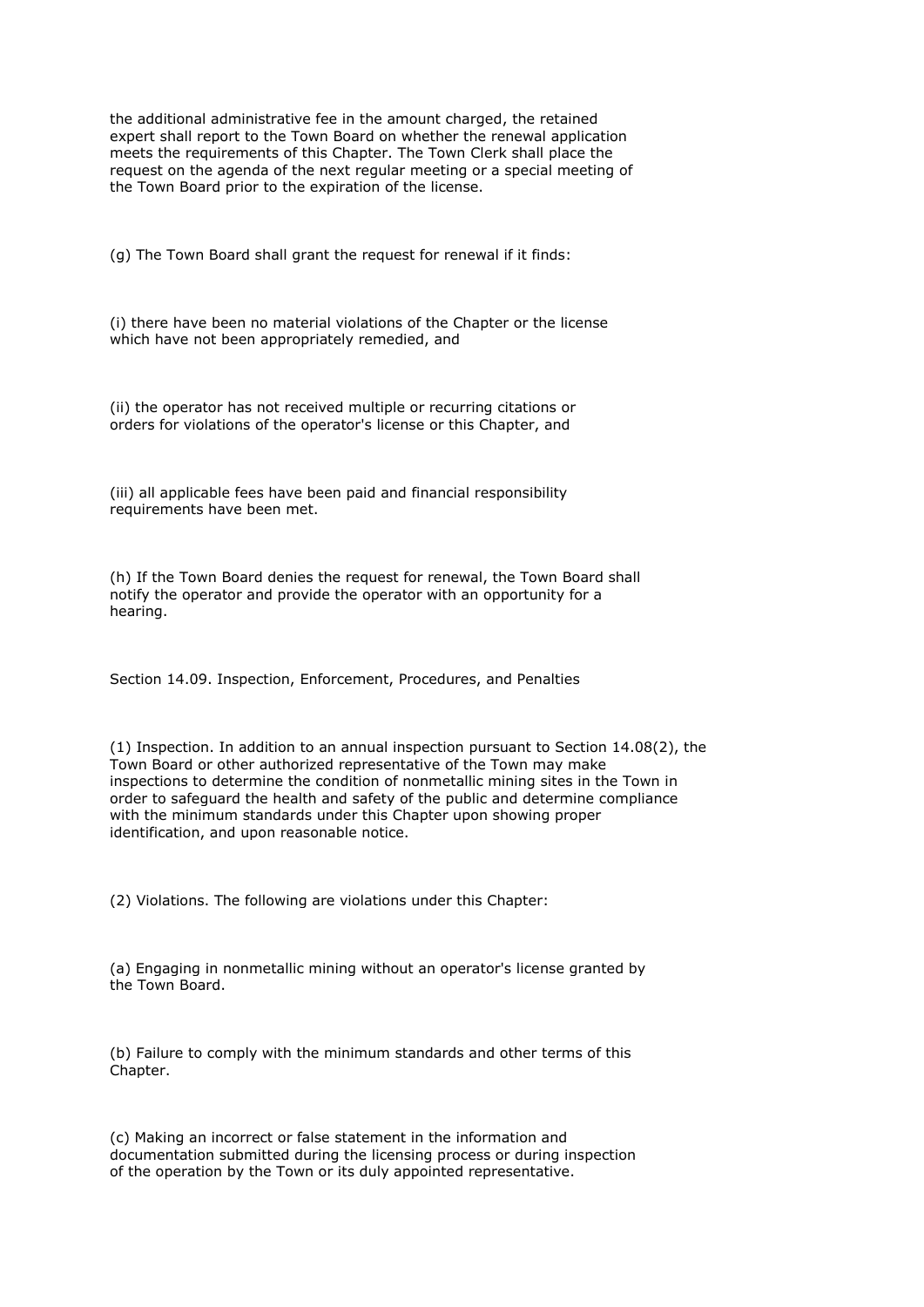(d) Failure to timely file the annual report under Section 14.08.

(3) Hearings.

(a) Any person affected by a notice and order issued in connection with the enforcement of this Chapter under sub. (4), or upon denial of an application for a license or license renewal, may request and shall be granted a hearing on the matter before the Town Board, provided such person shall file with the Town Clerk a written petition requesting the hearing and setting forth the operator's name, address, telephone number, and a brief statement of the grounds for the hearing or for the mitigation of the order. Such petition shall be filed within thirty (30) days of the date on which the notice and order are served or within thirty (30) days after denial of an application for a renewal. Upon receipt of the petition, the Town Clerk shall set a time and place for a hearing before the Town Board and shall give the petitioner written notice thereof.

(b) After the hearing, the Town Board, by a majority vote, shall sustain, modify, or withdraw the notice under sub. (4), or grant or deny the license or license renewal, depending on its findings as to whether the provisions of this Chapter have been complied with, and the petitioner shall be notified within ten (10) days in writing of such findings.

(c) The proceedings of the hearing, including the findings and decision of the Town Board and the reasons therefore shall be summarized in writing and entered as a matter of public record in the office of the Town Clerk. Such record shall also include a copy of every notice and order issued in connection with the case.

(4) Remedies.

The Town Board may take any appropriate action or proceeding against any person or entity in violation of this Chapter, including the following:

(a) Issue a stop work order.

(b) Issue a notice of violation and order that specifies the action to be taken to remedy the situation.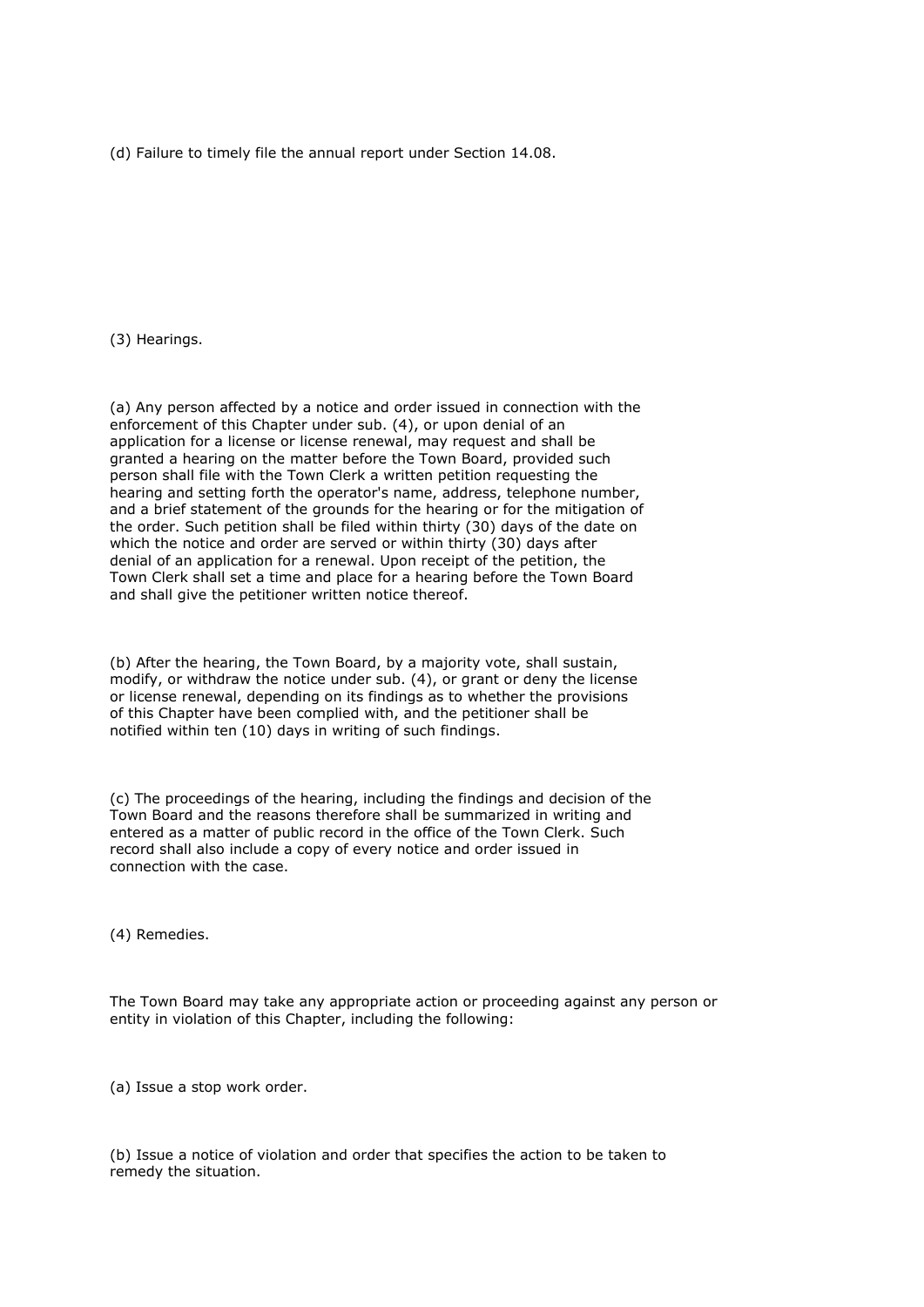(c) Issue a citation in accordance with any Town ordinance.

(d) Refer the matter to legal counsel for consideration and commencement of legal action including the assessment of penalties under sub. (6) and injunctive relief.

(e) Suspend or revoke the operator's license under sub. (5).

(5) License Suspension or Revocation. After giving notice and a hearing, the Town Board may suspend or revoke an operator's license for a violation under sub. (2).

(6) Penalties.

(a) Any person or entity who is adjudicated for a violation shall pay a forfeiture of not less than \$100 per violation nor more than \$5,000 per violation and/or be subject to injunctive relief. Each day a violation exists is a separate violation.

(b) Any person or entity adjudicated for violation of this Chapter shall pay court costs and reasonable attorney's fees. The remedies provided herein shall not be exclusive of other remedies.

(7) Non-Waiver of Rights. A failure by the Town to take action on any past violation(s) shall not constitute a waiver of the Town's rights to take action on any present violation(s).

Section 14.10. Financial Assurance.

(1) Financial assurance shall be provided to the Town as a condition of license approval in the amount necessary for the following:

(a) Road Repair. An amount necessary for the repair and maintenance of Town roads used for truck traffic transporting materials to or from the site.

(b) Water Supply. An amount necessary to provide an alternative water supply to potentially affected residences or agricultural operations within 1/2 mile of the site or such other area shown to be impacted by the operator's operations.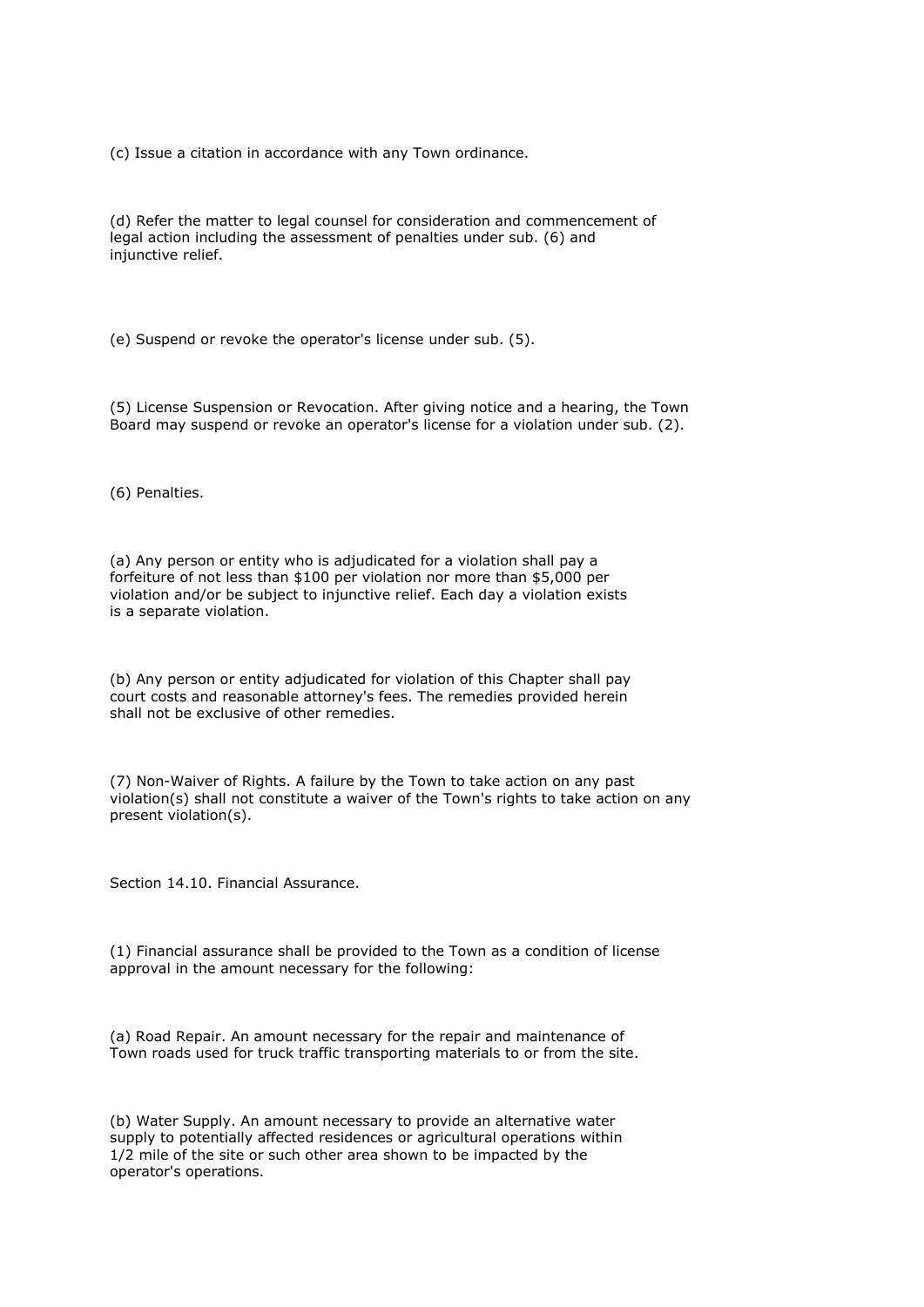(2) The form of financial assurance made to the Town shall be in that form agreed to by the Town Board and may include performance bonds, irrevocable letters of credit, or other measures agreed upon by the Town Board.

(3) In the event the Town determines that the amount of financial assurance must be increased to meet specific road repair or water supply needs, or the amount available has been utilized, the Town shall notify the operator of the additional amount needed and the basis for the request. The operator shall have thirty (30) days to provide the increased amount.

(4) The operator shall also provide the Town with proof that it has provided the financial assurance for reclamation required under Wisconsin law.

Section 14.11. Severability, Interpretation, and Abrogation

(1) Severability.

(a) Should any section, clause, provision or portion of this Chapter be adjudged unconstitutional or invalid, unlawful, or unenforceable by a final order of a court of competent jurisdiction, including all applicable appeals, the remainder of this Chapter shall remain in full force and effect.

(b) If any application of this Chapter to a particular parcel of land is adjudged unconstitutional or invalid by a final order or a court of competent jurisdiction, including all applicable appeals, such judgment shall not be applicable to any other parcel of land not specifically included in said judgment.

(2) Interpretation. The provisions of this Chapter shall be liberally construed in favor of the Town and shall not be construed to be a limitation or a repeal of any other power now possessed or granted to the Town.

(3) Abrogation. This Chapter is not intended to repeal, annul, interfere with, or abrogate any easements, covenants, deed restrictions, or agreements created prior to the effective date of this Chapter.

Section 14.12. Effective Date